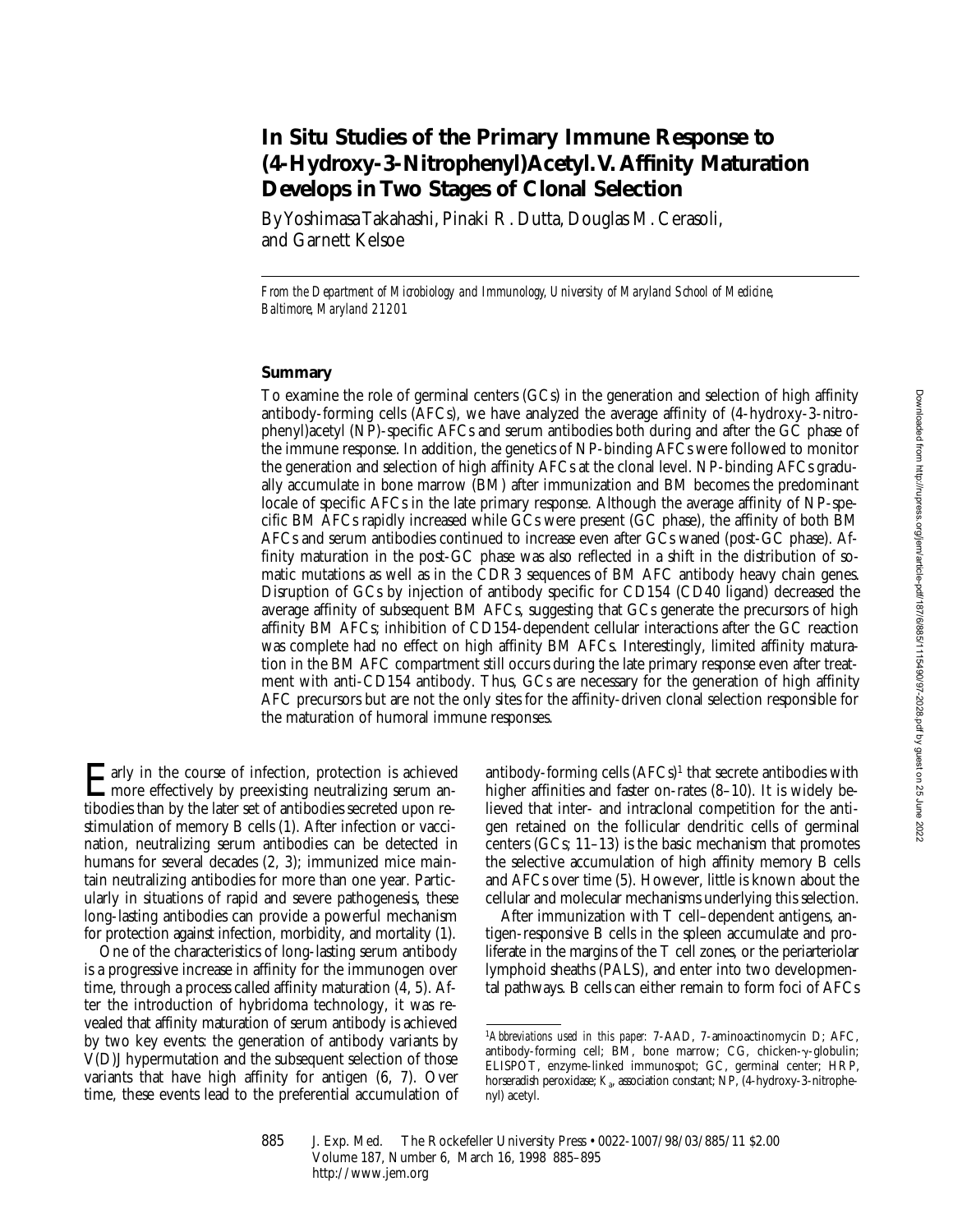Downloaded from http://rupress.org/jem/article-pdf/187/6/885/1115490/97-2028.pdf by guest on 25 June 2022 Downloaded from http://rupress.org/jem/article-pdf/187/6/885/1115490/97-2028.pdf by guest on 25 June 2022

at the margin of the PALS, or can return to the lymphoid follicle to establish GCs (14–16). The early foci of AFCs mainly produce low affinity antibodies encoded by germline genes (17, 18). These AFCs peak in number at days 8–10 after immunization and then rapidly decline to basal levels (16, 19). Concomitantly, AFCs in the bone marrow (BM) start to appear around day 10 and gradually accumulate during the late primary response (19–21). As a result, a few months after immunization the great majority of antigenspecific AFCs are present in BM. Since serum antibodies have relatively short half-lives (22), it is now accepted that the long-lived BM AFCs are responsible for long-lasting serum antibody titers (23). Thus, cellular events leading to the preferential accumulation of high affinity AFCs in BM are key elements in the affinity maturation of serum antibody and are crucial for protective immunity.

The GC has been identified as a site for the generation of high affinity antibody variants through antigen-driven V(D)J hypermutation and clonal selection (24–27). Lymphocytes in the GC regain many characteristics of those present in primary lymphoid tissues (28–32), including high sensitivity to antigen receptor–mediated death (28–31), consistent with the idea that GCs are specialized sites for clonal selection. Previous reports also suggest that BM AFCs are derived from GC B cells (33–35), implying that GCs are sites for the generation and selection of high affinity BM AFCs. However, it remains unclear to what extent mutation and selection occur exclusively in GCs (36, 37). Recently, Smith et al*.* (35) showed that high affinity B cells migrate into the BM to become AFCs during the primary GC reaction and concluded that the frequency of high affinity AFCs in BM quickly plateaus. These results suggest that the GC alone is necessary and sufficient for the generation of high affinity BM AFCs. In seeming contradiction to these findings, the affinity maturation of serum antibody is known to develop slowly during the first 3 wk after immunization; indeed, the majority of affinity maturation in serum antibody takes place after day 30 of the primary response (38). Thus, it remains possible that affinity-driven selection takes place in the post-GC environment. This notion is also compatible with the previous observations that clonal selection in each GC takes place independently (17) and that low affinity B cells can survive the selection process within GCs lacking high-affinity competitor B cells (Dal Porto, J.M., A.M. Haberman, D.M. Cerasoli, M.J. Shlomchik, and G. Kelsoe, manuscript submitted for publication)<sup>2</sup> and move into the memory B cell pool  $(35)$ .

To understand better the mechanisms of affinity maturation of serum antibody, we have used the clonally restricted antibody response of C57BL/6 mice to the (4-hydroxy-3 nitrophenyl)acetyl (NP) hapten (39–42) to investigate the role of GCs in the generation and selection of long-lived, high affinity AFCs in BM. Here, we show that the generation of high-affinity precursors of BM AFCs by somatic mutation is totally dependent on the GC reaction, since the frequency of H chain V(D)J mutations present in BM AFCs increased only while GCs were present in the spleen, and the appearance of high affinity BM AFCs could be blocked significantly by the disruption of GCs with anti-CD154 (CD40 ligand) antibody. However, the subsequent selection for higher affinity AFCs does not require GCs, and affinity-based selection among BM AFCs continues long after the end of the GC reaction.

# **Materials and Methods**

*Antigens and Antibodies.* Succinic anhydride esters of NP were reacted with chicken-γ-globulin (CG; Sigma Chemical Co., St. Louis, MO) or BSA (U.S. Biochemical Corp., Cleveland, OH) as previously described (16). The coupling ratio of each conjugate was determined spectrophotometrically. Normal hamster IgG was purchased from Pierce Chemical Co. (Rockford, IL). Monoclonal antibodies specific for mouse CD154 (MR1), IgM<sup>b</sup> (AF6-78), and  $\lambda$ 1 L chain (Ls136) were purified over protein G–Sepharose (Pharmacia Biotech AB, Uppsala, Sweden) from culture supernatants of each hybridoma. Horseradish peroxidase (HRP)–conjugated goat anti–mouse Ig $G_1$  and alkaline phosphatase–conjugated anti–mouse IgM antibodies were purchased from Southern Biotechnologies, Associates (Birmingham, AL). Anti-FcγRI/RII (2.4G2), FITC-labeled GL-7, PE-conjugated anti-B220, biotinylated anti–Mac-1, biotinylated anti– Gr-1, biotinylated anti-Thy1.2, and PE-conjugated anti-CD138 (syndecan) antibodies were purchased from PharMingen (San Diego, CA).

*Immunizations.* C57BL/6 mice were immunized intraperitoneally with 50  $\mu$ g of NP<sub>20</sub>–CG conjugate precipitated in alum. Anti-CD154 antibody or normal hamster IgG was administered intravenously on days 6, 8, and 10, days 10, 12, and 14, or days 16, 18, and 20 after primary immunization, with 300  $\mu$ g of antibody per each injection.

*Enzyme-linked Immunospot.* The frequency of NP-specific AFCs from both splenocytes and BM cells was estimated by enzyme-linked immunospot (ELISPOT) using two different coupling ratios of NP–BSA. Nitrocellulose filters were coated with 50  $\mu$ g/ml NP<sub>5</sub>–BSA, NP<sub>26</sub>–BSA, or BSA in PBS at 4°C overnight, and then blocked with 1% BSA in PBS. Splenocytes (105 cells/well) or BM cells  $(5 \times 10^5 \text{ cells/well})$  were incubated on the nitrocellulose filters in 96-well plates at 37°C, 5%  $CO<sub>2</sub>$ . After a 2-h incubation, nitrocellulose filters were washed with PBS containing 50 mM EDTA once, followed by PBS containing 0.1% Tween 20 (Sigma Chemical Co.) twice and PBS once. Filters were double-stained with alkaline phosphatase–conjugated anti-IgM and HRP-conjugated anti-Ig $G_1$  antibodies. Alkaline phosphatase and HRP activities were visualized using 3-aminoethyl carbozole and napthol AS-MX phosphate/fast blue BB (Sigma Chemical Co.), respectively, as previously described (16). The frequency of high affinity and total AFCs was determined from  $NP<sub>5</sub>-BSA-$  and  $NP<sub>26</sub>-BSA-coated filters$  after background on BSA-coated filters was subtracted.

Several J558L myeloma lines (H<sup>-</sup>;  $\lambda$ 1<sup>+</sup>) transfected with an Ig $\gamma$ 1 expression vector carrying different VDJ rearrangements derived from NP-binding B cells<sup>2</sup> were incubated at 100 cells/well on nitrocellulose filters coated with these NP–BSA conjugates to determine the threshold of antibody affinity which can be detected by each NP–BSA conjugate. Transfectomas secreting NPbinding antibody with an association constant  $(K_a) = 2.0 \times 10^7$ 

<sup>2</sup> Dal Porto, J.M., A.M. Haberman, M.J. Schlomchik, and G. Kelsoe, manuscript submitted for publication.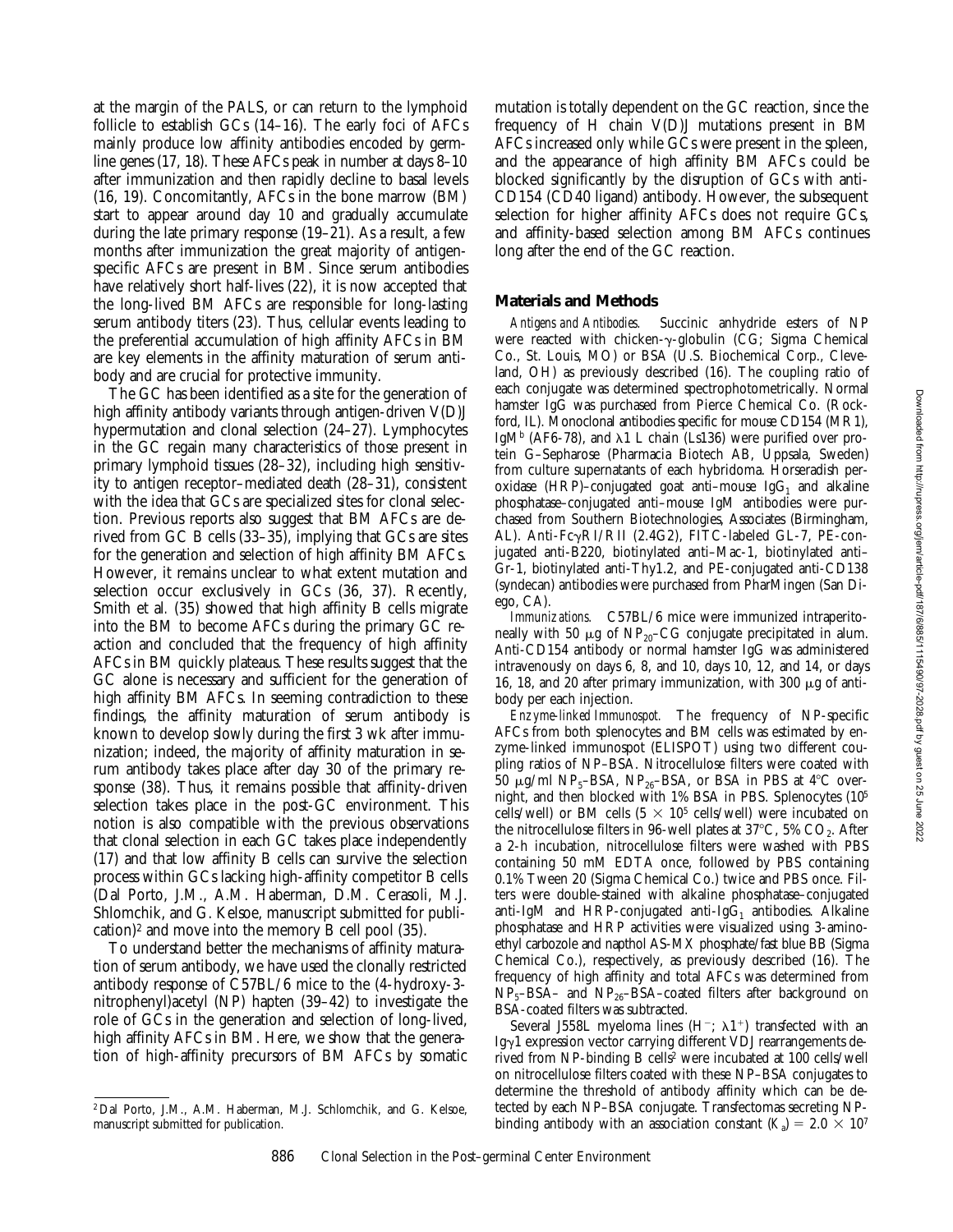$M^{-1}$  (H33L $\gamma$ 1/ $\lambda$ 1) could be detected by both NP<sub>5</sub>–BSA and  $NP_{26}$ –BSA. However, transfectomas with a  $K_a = 10^6$  M<sup>-1</sup> could be detected by  $NP_{26}$ -BSA, but not by  $NP_{5}$ -BSA. Transfectomas with a  $K_a = 2.3 \times 10^5 \text{ M}^{-1}$  could not be detected by either NP– BSA coat. Thus, AFCs secreting antibody with a  $K_a \ge 2.0 \times 10^7$  $M^{-1}$  can be detected with NP<sub>5</sub>–BSA, and those with a  $K_a \ge 10^6$  $M^{-1}$  can be detected with  $NP_{26}$ -BSA.

*Measurement of Serum IgG<sub>1</sub> or*  $\lambda$ *1 Antibody.* IgG<sub>1</sub> or  $\lambda$ 1 antibody specific for the NP hapten was detected by ELISA using two different coupling ratios of NP–BSA as the coating antigens. In brief, 96-well flat bottom plates (Falcon; Becton Dickinson, Oxnard, CA) were coated with 50  $\mu$ g/ml NP<sub>5</sub>–BSA or NP<sub>26</sub>– BSA in 0.1 M carbonate buffer (pH 9.0) at  $4^{\circ}$ C overnight, and blocked with 0.5% BSA in carbonate buffer. Serially diluted sera were then added to each well and incubated at  $4^{\circ}$ C overnight. On each plate, serially diluted H33L $\gamma$ 1/ $\lambda$ 1, a monoclonal antibody recognizing the NP hapten  $(K_a = 2.0 \times 10^7 \text{ M}^{-1})^2$  was also included as a control. After washing with PBS containing 0.1% Tween 20, HRP-conjugated goat anti-mouse  $\lg G_1$  or biotinylated Ls136 was added and incubated at room temperature for 2 h. HRP-conjugated streptavidin was added to detect biotinylated Ls136; HRP activity was visualized using a TMB peroxidase substrate kit (Bio-Rad Laboratories, Hercules, CA) and optical densities were determined at 450 nm. The concentrations of anti-NP IgG<sub>1</sub> or  $\lambda$ 1 antibodies were estimated by comparison to standard curves created from the H33L $\gamma$ 1/ $\lambda$ 1 control on each plate. To estimate the affinity of NP-binding antibody in the sera, the ratio of NP<sub>5</sub>-binding antibody to NP<sub>26</sub>-binding antibody was calculated (43).

The affinity threshold of antibody binding to each NP–BSA conjugate was determined by using several monoclonal antibodies with different affinities for NP. H33L $\gamma$ 1/ $\lambda$ 1 bound equally well to both NP–BSA conjugates, whereas a monoclonal antibody with a  $K_a = 10^6$  M<sup>-1</sup> showed a 20-fold lower binding to NP<sub>5</sub>-BSA than to NP<sub>26</sub>–BSA. A monoclonal antibody with a  $K_a = 2.3 \times 10^5$  $M^{-1}$  had a 10-fold lower binding to  $NP_{26}$ -BSA than one with a  $K_a = 1.0 \times 10^6 \text{ M}^{-1}$ . Thus, antibody with a  $K_a \ge 2.0 \times 10^7 \text{ M}^{-1}$ can be detected with NP<sub>5</sub>–BSA, and one with a  $K_a \ge 10^6$  M<sup>-1</sup> can be detected with  $NP<sub>26</sub>–BSA$ .

*Flow Cytometry.* Single cell suspensions of splenocytes and BM cells were prepared and RBCs were depleted by incubation in 0.83% NH4Cl; cells were then washed with PBS (pH 7.4) containing  $2\%$  FCS and 0.08% sodium azide at  $4^{\circ}$ C for cytometric analysis, or washed with deficient RPMI 1640 (Irvine Scientific, Santa Ana, CA) containing 2% FCS for sorting. To estimate the prevalence of GC B cells, cells were stained with FITC-labeled GL-7, PE-conjugated anti-B220, and 7-aminoactinomycin D (7-AAD; Molecular Probes, Inc., Eugene, OR) for 30 min after incubation with anti-Fc $\gamma$ RI/RII for 10 min to block Fc $\gamma$ Rmediated binding. After washing three times,  $>30,000$  events were collected on a FACSort<sup>®</sup> machine (Becton Dickinson, Mountain View, CA) and the percentage of  $GL-7^+$ , B220<sup>+</sup> cells were calculated from live lymphocytes selected by forward-side scatter pattern and exclusion of 7-AAD, using CellQuest software (version 3.01; Becton Dickinson).

To collect BM AFCs, BM cells pooled from four or five mice were blocked with anti- $Fc\gamma RI/RI$  and then stained with biotinylated anti-IgM<sup>b</sup>,  $-Mac-1$ ,  $-Gr-1$ , and  $-Thy1.2$  antibodies for 30 min. After three washes, cells were incubated with streptavidin-conjugated microbeads (Miltenyi Biotec, Gladbach, Germany) for 15 min. Cells attached to microbeads were depleted by passage through a CS column (Miltenyi Biotec) in a magnetic field based on the manufacturer's protocol. Recovered cells were

stained with FITC-labeled Ls136, PE-conjugated anti-CD138, Tricolor-conjugated streptavidin (Caltag Laboratories, South San Francisco, CA), and 7-AAD. Finally,  $\lambda$ 1<sup>+</sup>, CD138<sup>+</sup> cells within the Tricolor<sup>-</sup> (IgM<sup>b-</sup>, Mac-1<sup>-</sup>, Gr-1<sup>-</sup>, Thy1.2<sup>-</sup>), 7-AAD<sup>-</sup> fraction (routinely between 0.003 and 0.015% of cells) were sorted into Trizol (GIBCO BRL, Gaithersburg, MD) containing 50 mg/ml tRNA (*Escherichia coli*; Boehringer Mannheim, Indianapolis, IN) at 50-200 cells per tube using a FACStar Plus® (Becton Dickinson). Sorting routinely yielded populations of >90% purity.

*Affinity Measurement of Serum Antibody by Fluorescence Quenching.* In addition to differential ELISAs, the affinity of anti-NP serum antibody was estimated by fluorescence quenching  $(44)$ .<sup>2</sup> In brief, serum IgG was purified from cohorts of mice using protein G–Sepharose and adjusted to a concentration of 50  $\mu$ g/ml in 2 ml of PBS containing 0.02% Tween 20. Titrations were carried out by adding monovalent NP hapten (NP-caproate; Genocys, Woodlands, TX) over a three-log molar range  $(10^{-8}-10^{-5})$ . For the correction of nonspecific quenching, quenching from an irrelevant antibody, a mouse anti-dextran Ig $G_1$  (MOPC 21; Sigma Chemical Co.), was also determined.

*Sequence Analysis of VDJ DNA from BM AFCs.* Total RNA was extracted from sorted, Trizol-solublized BM AFCs based on manufacturer's protocol. First strand cDNA was synthesized from total RNA using a primer complementary to the  $C_{H1}$  region of  $C_{\gamma1}$  $(C_{\gamma1}$  primer; 5'-GAGTTCCAGGTCACTGTCACTGGCTCA-GGGA-3') and a Superscript Kit (GIBCO BRL). 5 µl of cDNA solution was used as a template for two rounds of nested PCR to amplify  $\rm V_H$  genes combined to the  $\rm C_{\gamma1}$  region. PCR amplification, cloning, and sequencing of  $\rm V_H$  genes were performed as previously described (24, 30), except that the  $\mathrm{C}_{\gamma 1}$  primer was used as an antisense primer for the first round of PCR amplification. This PCR scheme minimizes any contribution of VDJ rearrangements from immature BM B cells to the data set.

#### **Results**

*Primary Immunization with NP–CG Induces Long-lasting Serum Antibody and High Frequencies of Specific AFCs in BM.* After primary immunization with 50  $\mu$ g of NP–CG, the number of splenic AFCs secreting NP-specific,  $IgG_1$ antibody peaked at day 8 after immunization and then rapidly declined (Fig. 1 *A*). Concomitantly, the number of BM AFCs slowly grew, such that by 4 mo after immunization the frequency of hapten-specific AFCs in the BM was  $>10$ -fold higher than in the spleen. The increased frequency and persistence of NP-specific AFCs in the BM correlated with persistent titers of NP-binding IgG<sub>1</sub> antibody in the serum (Fig. 1 *B*). Maximum levels of circulating antibody (900–1700  $\mu$ g/ml) were observed at day 12 after immunization. Circulating antibody concentrations then declined to  $\sim$ 50% of this peak and remained stable from day 32 to day 119 after immunization. Combined with the relatively short half-life of circulating antibody (22) and the prominent role of BM in long-term antibody production (20, 21), persistent IgG<sub>1</sub> serum antibody appears to be the product of BM AFCs.

The near exclusive use of  $\lambda$ 1 L chain in NP-binding antibody during the early primary response is diminished in secondary responses which support increased percentages of k-bearing, NP-specific antibody (20–40%; references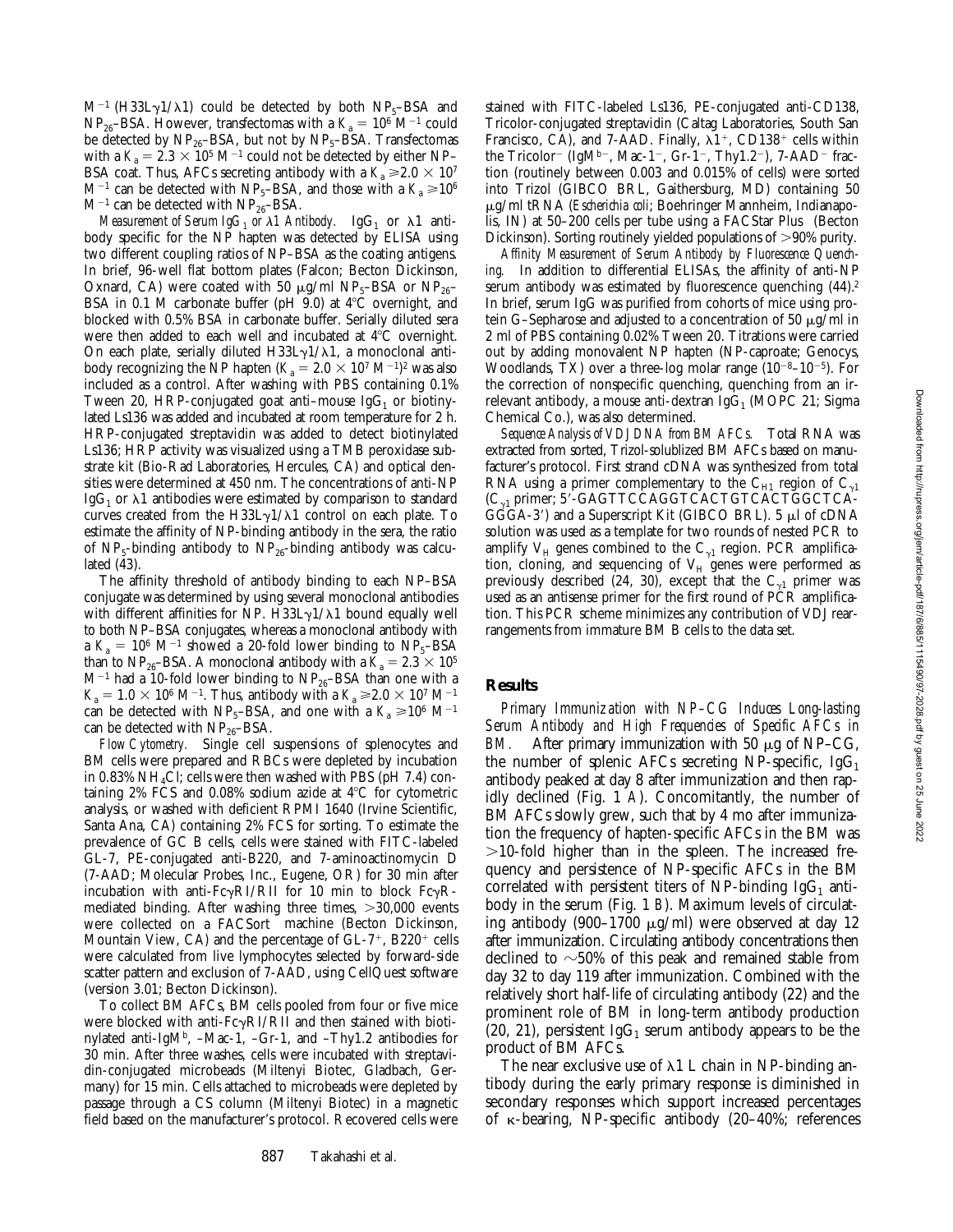

**Figure 1.** Kinetics of NP-binding  $IgG_1$  AFCs and serum  $IgG_1$  antibody elicited by primary immunization with NP–CG. Numbers of NP-binding AFCs from BM (*open circles*) and spleen (*filled circles*) were determined by ELISPOT using NP26–BSA as the capture antigen (*A*). NP-binding serum antibody was determined by ELISA using  $\overline{NP}_{26}$ –BSA (*B*). The data represent the mean  $\pm$  SD from three to nine individual mice per time point.

40, 45). To estimate the stability of  $\lambda$ 1 expression among persistent IgG<sub>1</sub> antibody, both the  $\lambda$ 1 and the IgG<sub>1</sub> antibody titer in each sera was calculated by ELISA using the same control antibody bearing  $IgG_1/\lambda 1$ . As shown in Table 1, the percentage of  $\lambda 1/IgG_1$  remained above 80% from day 46 to day 119 after immunization. Thus, no significant replacement by NP-specific antibody-bearing  $\kappa$  L chain was observed.

*Kinetics of the Primary GC Response.* To quantitate the GC reaction over the course of a primary humoral response, we determined the frequency of splenic  $GL-7$ <sup>+</sup>  $\rm{B}220^+$  GC B cells by flow cytometry (32) at days 12, 22, 32, 46, and 69 after immunization with NP–CG (Fig. 2). Confirming our histologic determinations (16), GC B cells increased from background levels of 0.4  $\pm$  0.3% (average  $\pm$ SD) to a peak of 2.3  $\pm$  0.6% at day 12 after immunization. Subsequently, the GC reaction quickly waned; at day 22 of the response the frequency of GC B cells fell to 1.1  $\pm$ 0.4%, reaching naive levels by day 32. Thus, the primary antibody response (Fig. 1) continues long after the GC reaction can no longer be detected (Fig. 2).

*The Average Affinity of BM AFCs and Serum Antibody Increases after GCs become Undetectable.* The average affinity of AFCs from both spleen and BM was estimated by calculating the ratios of AFCs enumerated on ELISPOT substrates with sparse (high affinity AFC) or abundant (low and high affinity AFC) levels of NP hapten (Fig. 3). This assay was validated with cells secreting NP-specific monoclonal antibodies with different affinities for NP (data not shown). To be detected on the  $NP<sub>5</sub>-BSA$  substrate, AFC had to secrete antibody with a  $K_a \ge 2.0 \times 10^7$  M<sup>-1</sup>; AFC secreting antibody with 20-fold lower affinity could be detected only on  $NP_{26}$ –BSA. The ratio of high affinity versus total NP-binding AFCs in BM rapidly increased from 29.2% to 51.5% while GC B cells were present in the

**Table 1.** *Continued Predominance of*  $\lambda$ 1<sup>+</sup> Antibody in the *Primary Anti-NP Response*

| Days after<br>immunization | NP-binding primary antibody         |             |                                  |  |
|----------------------------|-------------------------------------|-------------|----------------------------------|--|
|                            | Average concentration<br>$\mu$ g/ml |             | Percent $\lambda$ 1 <sup>+</sup> |  |
|                            | $\lambda$ 1 <sup>+</sup>            | $\gamma$ 1+ | (average $\pm$ SD)               |  |
| 22 $(n = 4)$               | 1,249                               | 1.082       | $116 \pm 5$                      |  |
| 32 $(n = 5)$               | 753                                 | 637         | $120 \pm 18$                     |  |
| 46 $(n = 4)$               | 513                                 | 581         | $90 \pm 13$                      |  |
| 69 $(n = 6)$               | 296                                 | 369         | $82 \pm 9$                       |  |
| 119 $(n = 4)$              | 395                                 | 467         | $91 \pm 12$                      |  |

spleen (Fig. 2), and later continued a more gradual, but appreciable increase (68.4% at day 32, 85.4% at day 119;  $P <$ 0.05, Student's *t* test) after the GC response became undetectable. The average affinity of NP-binding serum antibody was also determined in the same mice by ELISA (Fig. 4 *A*) and fluorescence quenching (Fig. 4 *B*). Mirroring affinity



**Figure 2.** Kinetics of the primary GC response. The percentage of GC B cells out of live lymphocytes was assessed by co-staining with anti-B220 and GL-7 antibodies. The data represent the average number and standard deviation from individual mice ( $n = 3-9$ ). The background staining with these antibodies was determined from naive mice, and is indicated (along with SD) by the hatched area. \*, \*\*: Staining that is statistically different from background at  $P < 0.001$  and  $P < 0.005$ , respectively, using the student's *t* test.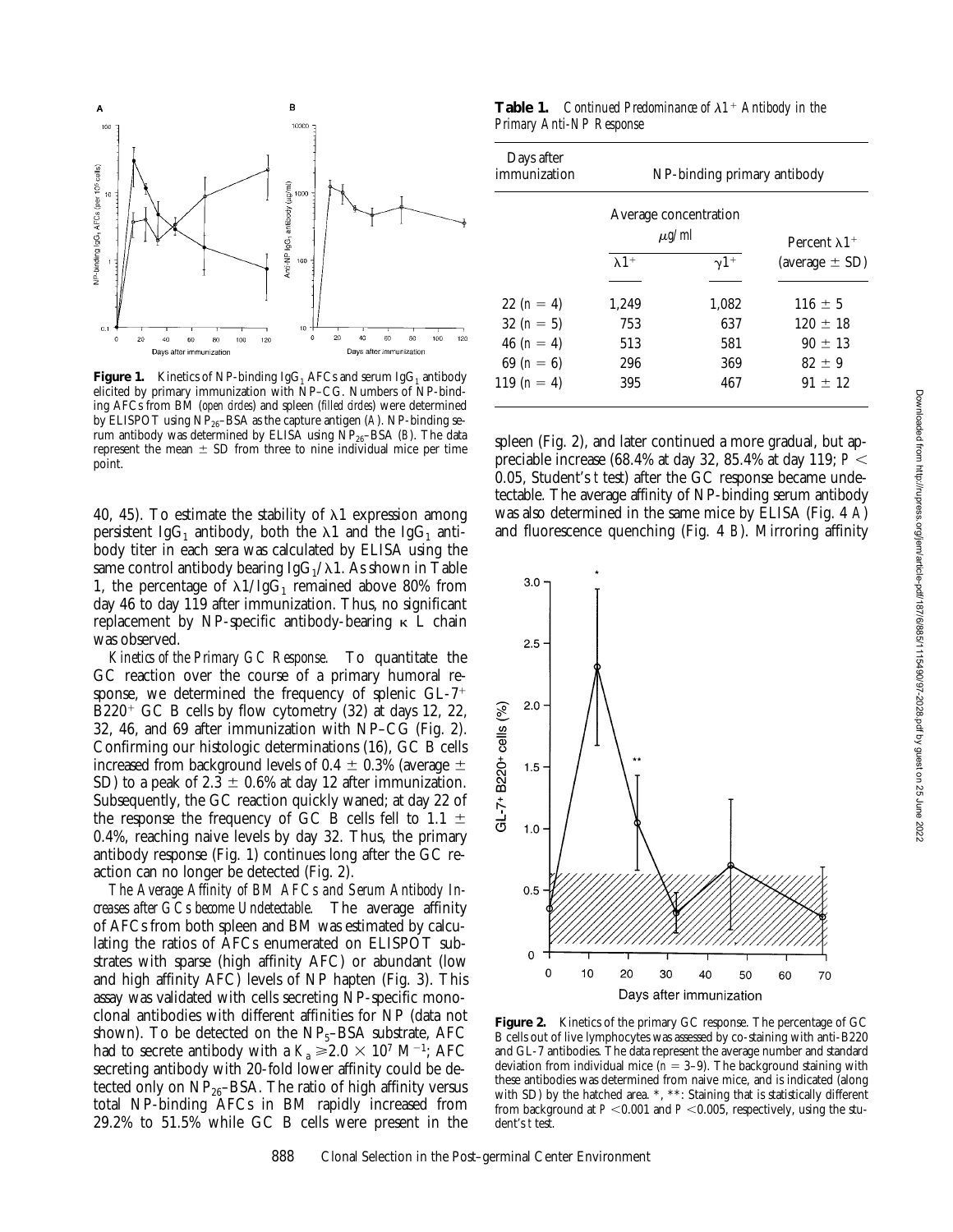

**Figure 3.** The average affinity of NP-binding  $IgG_1$  BM AFCs increases after GCs become undetectable. The frequency of  $NP<sub>5</sub>$ -binding and  $NP_{26}$ -binding IgG<sub>1</sub> AFCs from BM was determined by ELISPOT. The ratios of  $NP_5$ -binding versus  $NP_{26}$ -binding AFCs were then plotted as shown. Each point represents an individual mouse.

increases in BM AFCs, the average affinity of serum antibody also increased from day 12 to day 119 of the response (Fig. 4). Indeed, the majority of affinity maturation in the serum antibody took place after day 32, when GC B cells could no longer be detected in the spleen. The different pattern of increase in affinity between BM AFCs and serum antibody (Figs. 3 and 4) is likely to be due to the rate of decay (half-life) of serum  $IgG_1$  antibody. Together, these data suggest that antigen-driven clonal selection for high affinity BM AFCs or their precursors continues in the post GC environment.

*Affinity Maturation of Serum Antibody Is Reflected in the Somatic Genetics of the BM AFC Population.* Initially, NP–CG activates a diverse population of splenic B cells that bear the  $\lambda$ 1 L chain (39, 40) and H chain genes containing members of the V186.2 and V3 subfamilies of J558  $V_H$  gene segments C1H4, V23, CH10, V186.2, 24.8, or 165.1 (46, 47). With time, interclonal competition  $(47)^2$  leads to the predominance of higher affinity cells carrying V186.2-to-DFL16.1 rearrangements with a tyrosine-rich junctional motif, YYGS (42, 48) and an affinity-enhancing W→L mutation at position 33 (35, 49, 50).

To follow clonal competition and selection in BM AFCs, we enriched this population by depleting  $IgM^{+}$ , Gr- $1^+$ , Mac-1<sup>+</sup>, and Thy1.2<sup>+</sup> cells from BM and we then purified  $\lambda$ 1<sup>+</sup>, CD138<sup>+</sup> cells by fluorescence-activated cell sorting. Typically,  $>40\%$  of this population secreted NP-



**Figure 4.** The average affinity of NP-binding  $IgG_1$  antibody in the serum continues to increase after GCs become undetectable. The average affinity of serum antibodies at different time points was estimated by ELISA (*A*) and fluorescence quenching (*B*). (*A*) The concentrations of  $NP_5$ -binding and  $NP_{26}$ -binding IgG<sub>1</sub> antibody were determined by ELISA and the ratios of NP<sub>5</sub> versus NP<sub>26</sub>-binding IgG<sub>1</sub> antibody were plotted. Each dot represents the result from an individual mouse. (*B*) The  $K<sub>a</sub>$  of IgG serum antibody against a monovalent form of NP hapten was determined by fluorescence quenching. Sera was pooled from two to four mice of each group and IgG antibody was purified by passing through a protein G–Sepharose column. The data represent the mean  $\pm$  SD from two independent serum pools.

binding,  $IgG_1$  antibody by ELISPOT. Enriched BM AFC populations obtained at days 12, 46, and 119 after immunization were subjected to a reverse transcriptase PCR that preferentially amplifies cDNA representing rearrangements of the V186.2 and V3 subfamilies of J558  $V_H$  gene segments joined to  $C_{\gamma}1$ . Cloned VDJ segments from each time point (*n*: day  $12 = 18$ ; day  $46 = 31$ ; day  $119 = 22$ ) were then sequenced to follow the somatic genetics of the BM AFC population over the course of the primary response.

Table 2 summarizes these data and shows that clonal dominance by  $IgG_1$  B cells expressing V186.2-to-DFL16.1 rearrangements takes place in the BM, albeit at a slower pace than reported for the splenic compartment. At day 12, some 78% of the VDJ rearrangements amplified from sorted  $\lambda1$ <sup>+</sup> BM AFCs contained the V186.2 gene segment; fewer than half of these (43%) were rearranged to DFL16.1 and none contained the YYGS motif in CDR3. However, with time the frequency of canonical V186.2 rearrangements increased; by day 119 only V186.2 rearrangements were recovered and the great majority of these (91%) were fused to DFL16.1. Almost half (41%) of the VDJ fragments from day 119 BM AFCs encoded YYGS at the V-to-D junction (Table 2).

Mutations in transcribed VDJ rearrangements accumulated in BM AFCs, reaching a maximum average of 4.6 mutations per  $V_H$  gene segment by day 119 after immunization (Table 2). The apparent increase in  $V_H$  mutations was most rapid in the earliest phase of the response. Indeed, the rate of accumulated mutations in the first 12 d of the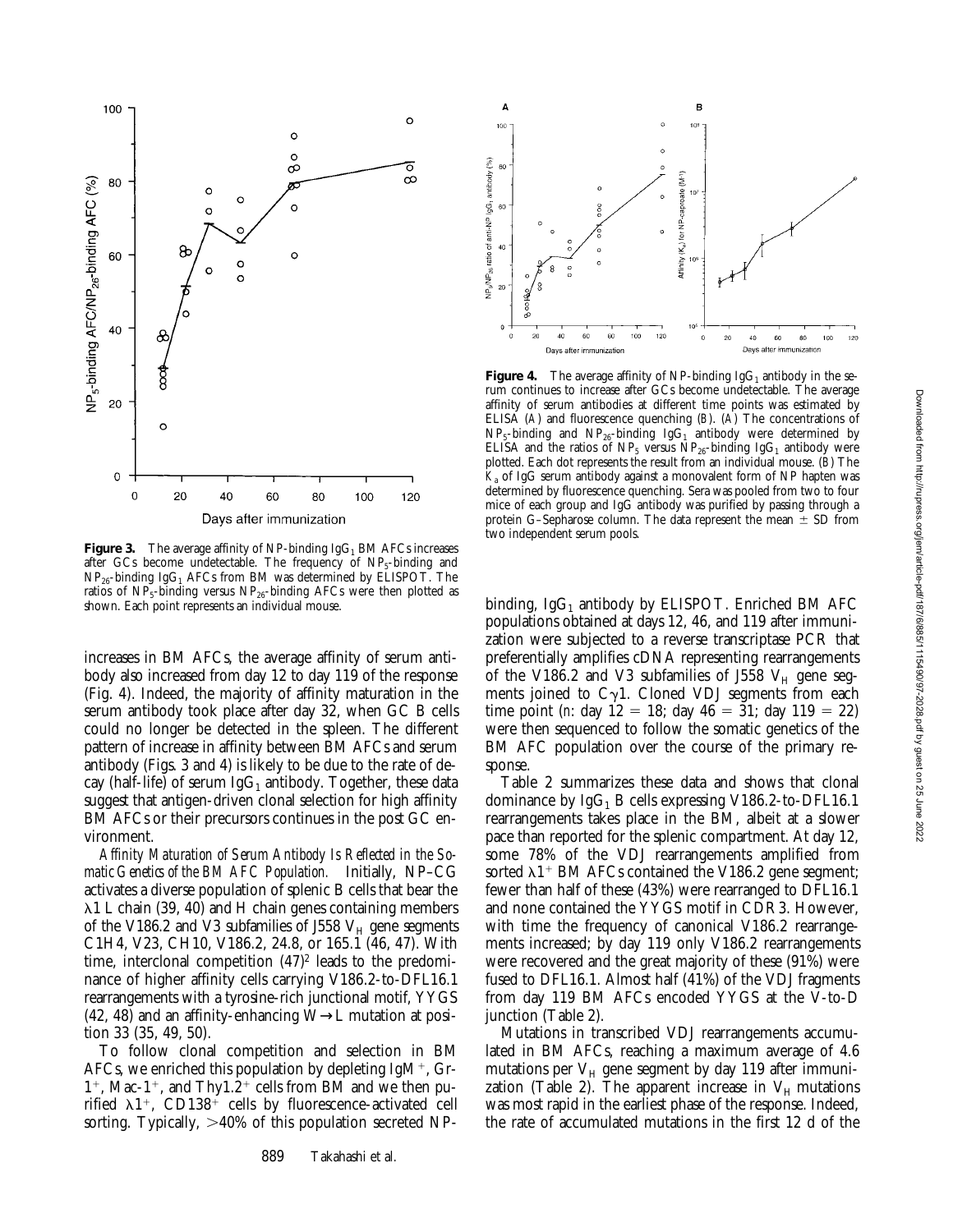**Table 2.** *Somatic Genetics of*  $\lambda$ 1<sup>+</sup> *AFC in BM of C57BL/6 Mice Immunized with NP–CG*

|                           | d12        | d46        | d119       |
|---------------------------|------------|------------|------------|
| $V186.2~\frac{\%}{\%}$    | 78         | 90         | 100        |
| Other (%)                 | 22         | 10         | 0          |
| V186.2 mutation frequency | 2.0        | 3.4        | 4.6        |
|                           | $(n = 14)$ | $(n = 28)$ | $(n = 22)$ |
| $R/S$ ratio               |            |            |            |
| $CDR1 (14.0/1)$ *         | >1.0/1     | 1.2/1      | >9.0/1     |
| CDR2 (4.3/1)              | >4.0/1     | 10.0/1     | 3.8/1      |
| FW $(3.1/1)$              | 2.3/1      | 2.1/1      | 2.6/1      |
| DFL16.1 (%) <sup>‡</sup>  | 43         | 79         | 91         |
| YYGS $(\%)^{\S}$          | 0          | 25         | 41         |
| $W \rightarrow L 33$ (%)  | 0          | 25         | 23         |

All sequence data are available from EmBL/GenBank/DDBJ under accession number AF028612-25 (day 12), AF028626-53 (day 46), and AF028654-75 (day 119).

\*Expected R/S ratio of  $V_HV186.2$  given random mutagenesis.

‡The percentage of rearrangements using DLF16.1 gene segments in all rearrangements of  $V_HV186.2$ .

§The percentage of rearrangements encoding YYGS in CDR3 in all rearrangements of  $V_HV186.2$ .

 $^{\parallel}$ The percentage of all V $_{\rm H}$ V186.2 rearrangements bearing a W→L mutation in 33.

response is 11-fold greater than that observed late (days 47– 119) in the response (0.17 versus 0.016  $V_H$  mutations per day). The frequency of silent mutations present in BM AFCs did not increase after day 46. Together, these observations suggest that most, if not all,  $V_H$  mutations present in mature populations of  $IgG_1$  BM AFCs were introduced during the first 30 d of the response.

The changing distribution and frequency of specific  $V_H$ mutations in BM AFCs, like the eventual dominance of canonical VDJ rearrangements, suggests affinity-driven selection in the BM compartment. On average, the ratio of replacement/silent mutations was suppressed in the framework regions of mutated  $V_H$  genes. More significantly, the frequency of W→L mutations in codon 33 increased from 0% at day 12 after immunization to a maximum of 25% by day 46 (Table 2).

*Disruption of GCs Selectively Inhibits the Appearance of High Affinity BM AFCs and Impairs Affinity Maturation of Serum Antibody.* To elucidate the role of the GC reaction in the production of high affinity BM AFCs, we created GCdeficient mice by injecting them with the anti-CD154 (CD40 ligand) monoclonal antibody, MR1 (51). MR1 treatment after initiation of primary anti-NP responses results in complete disruption of nascent GCs without inhibiting the splenic foci of AFCs or early serum antibody titers (30, 52). Previous histological studies (16) and Fig. 2 demonstrate that splenic GCs appear by day 4–6 after immunization and reach peak cell numbers per volume by day 12–

16. The primary GC reaction then declines to basal levels by day 32 after immunization (53) (Fig. 2). In this study, administration of MR1 antibody was conducted on three different schedules: days 6, 8, and 10 (early schedule), which permitted GCs to be formed but permitted little or no clonal selection; days 10, 12, and 14 (intermediate schedule), which allowed GCs to support the initiation of V(D)J hypermutation and selection; and days 16, 18, and 20 (late schedule), which was permissive for extensive mutation and selection. 2 d after the final MR1 treatment, histological staining of spleen sections with peanut agglutinin and enumeration of  $GL-7$ <sup>+</sup> B220<sup>+</sup> splenocytes by flow cytometry were performed to confirm that splenic GCs were no longer present. In all experiments, administration of MR1 antibody resulted in the complete loss of splenic GC



**Figure 5.** Disruption of GCs impairs affinity maturation of serum antibody due to the selective inhibition of high affinity BM AFCs. MR1 (*open circles*) or control antibody (*filled circles*) was intravenously administered at days 6, 8, and 10 (early), days 10, 12, and 14 (intermediate), or days 16, 18, and 20 (late). At day 69 after immunization, sera and BM cells were recovered. Numbers of  $NP_5$ -binding and  $NP_{26}$ -binding AFCs in BM were determined by ELISPOT  $(A)$  and the ratios of  $NP<sub>5</sub>$ -binding versus  $NP_{26}$ -binding AFCs were plotted (*B*). The amount of  $NP_5$ -binding or NP<sub>26</sub>-binding IgG<sub>1</sub> antibody in each serum was determined by ELISA (*C*) and the ratios of  $NP_5$ -binding versus  $NP_{26}$ -binding antibody were plotted (*D*).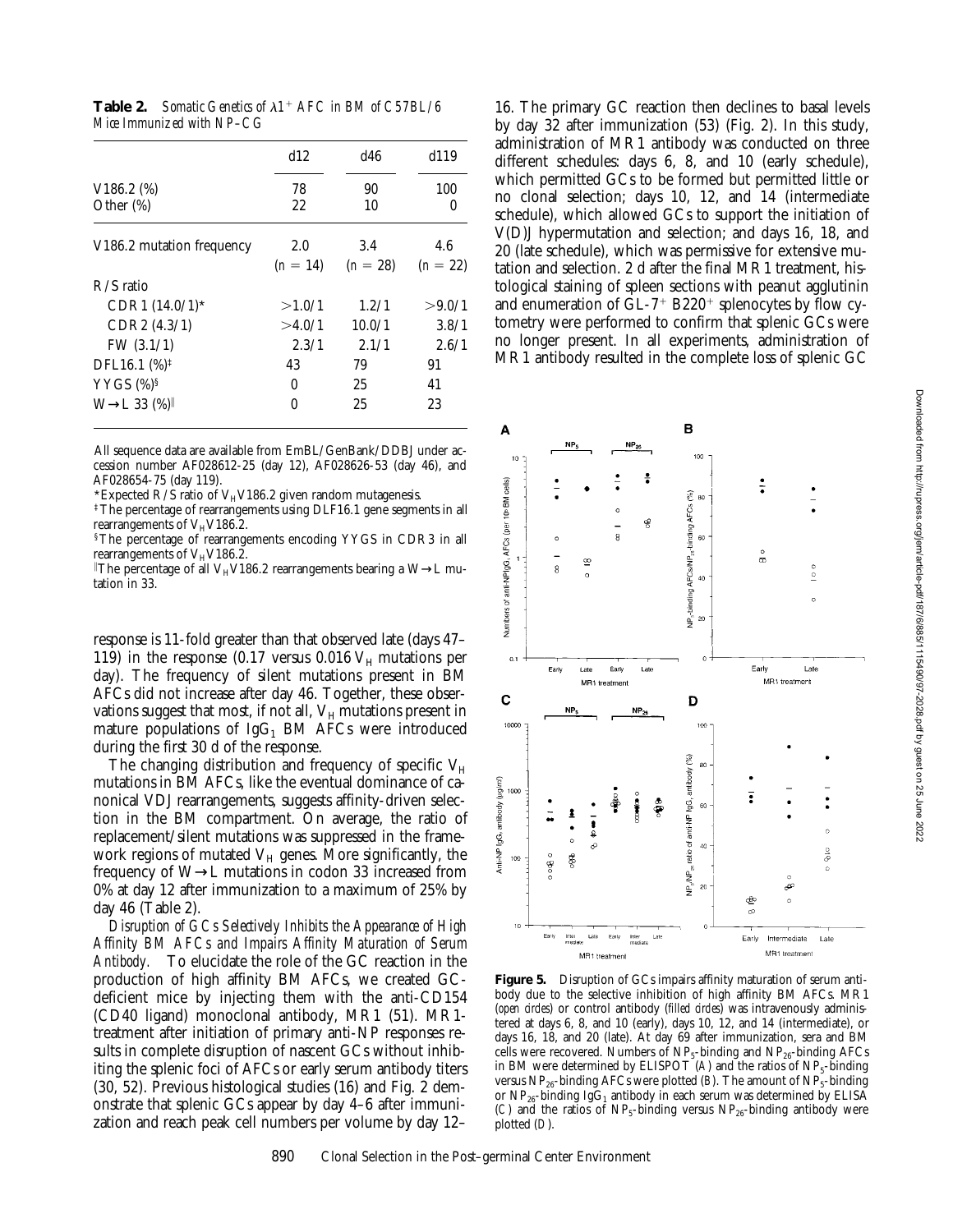Downloaded from http://rupress.org/jem/article-pdf/187/6/885/1115490/97-2028.pdf by guest on 25 June 2022

Downloaded from http://rupress.org/jem/article-pdf/187/6/885/1115490/97-2028.pdf by guest on 25 June 2022



Figure 6. Disruption of GCs does not impair the process of affinitydriven selection of BM AFCs. Mice were injected with NP-CG and given MR1 antibody (*open circles*) or control Ig (*filled circles*) 6, 8, and 10 d later.  $NP_5$ - and  $NP_{26}$ -binding, IgG<sub>1</sub> AFCs in the BM of both groups were enumerated by ELISPOT assay on days 12, 22, and 69 of the response. Ratios of  $NP<sub>5</sub>$ - to  $NP<sub>26</sub>$ -binding AFCs were plotted; each point represents a single mouse.

structures and reduction of  $GL-7$ <sup>+</sup> B220<sup>+</sup> cell numbers to background levels (data not shown). Mice treated with a control hamster antibody showed no significant changes in GC structure or cell numbers relative to untreated mice (data not shown). The numbers of high affinity and total NP-binding AFCs in the BM of MR1-treated mice were determined at day 69 after immunization (Fig. 5). Injection of MR1 antibody selectively inhibited the emergence of high affinity BM AFCs (Fig. 5 *A*) and led to decreased ratios of high affinity versus total NP-binding AFCs (Fig. 5 *B*). The MR1 antibody, but not hamster Ig, also inhibited the production of high affinity serum antibody for NP without suppressing the titers of lower affinity antibody (Fig. 5 *C*). Inhibition of high affinity antibody was most effective when MR1 was given on the early schedule; prolonging the GC reaction by delaying the injection of MR1 allowed proportionate recovery of the high affinity serum antibody (Fig. 5 *D*), and MR1-treatment after the GC reaction was complete (days 46, 48, and 50) had no effect on either high affinity BM AFCs or on serum antibody (see below). Thus, the average affinity of serum antibody for NP in immunized mice receiving the early schedule of passive MR1 antibody was about five times lower ( $K_a = 6.1 \times$  $10^5$  M<sup>-1</sup>) than antibody from control mice ( $K_a = 2.9 \times 10^6$ )

 $M^{-1}$ ). These data suggest that the major, if not sole, source of high affinity cells in the BM AFC compartment is the GC reaction. Lower affinity AFCs may represent GC emigrants that have not yet achieved high affinity by mutation and/or selection.

*Disruption of GCs Does Not Impair Affinity-driven Selection of BM AFCs.* Disruption of nascent GCs by the administration of MR1 antibody at days 6, 8, and 10 after immunization suppresses the high affinity compartment of BM AFCs and the affinity maturation of serum antibody (Fig. 5). However, affinity maturation within the small residuum of higher affinity BM AFCs remained intact (Fig. 6). The affinities of BM AFCs were determined on days 12, 22, and 69 after immunization with NP–CG and early MR1 treatment. Consistent with results illustrated in Fig. 5, the frequency of BM AFCs capable of binding  $NP<sub>5</sub>$ –BSA on days 22 and 69 was suppressed. Nonetheless, the relative fraction of high affinity BM AFCs increased in MR1-treated mice in parallel with control animals. This increase occurred in the complete absence of detectable GCs or GC cells in the spleens of MR1-treated mice. Thus, while the GC reaction limits the extent and quality of the high affinity compartment of BM AFCs, antigen-driven selection in this compartment is independent of GCs.

This late phase of affinity maturation is relatively independent of CD154-mediated costimulation and thus is distinct from the earlier selection in GCs. MR1-treatment over days 46–50 after immunization did not suppress the number  $(5.1/10^5$  versus  $5.3/10^5$ ) or fraction of high affinity (81 versus 73%) BM AFCs, nor did it diminish high affinity serum antibody responses (219  $\mu$ g/ml versus 140  $\mu$ g/ml).

## **Discussion**

Affinity maturation of serum antibody is a cardinal but poorly understood phenomenon of humoral immune responses to thymus-dependent antigens. Early studies attempted to explain affinity maturation in Darwinian terms: clonal competition for decreasing amounts of antigen selectively maintains proliferation in B cells bearing the most avid receptors (5). More recent work supports this view and demonstrates that clonal competition is coupled to a process of V(D)J hypermutation in GCs (24, 25). It is now widely believed that affinity maturation is accomplished during the GC reaction by inter- and intraclonal competition (18, 25, 47, 54). Nonetheless, several incongruent observations suggest that some affinity-driven selection, perhaps even most, takes place outside of the GC microenvironment.

First, affinity maturation of serum antibody continues long after the usual termination of primary GC responses. As early as 1972, Davie and Paul noted a 25-fold increase in the affinity of serum antibody ( $K_a = 2.5 \times 10^7$  M<sup>-1</sup> to  $6.3 \times 10^8$  M<sup>-1</sup>) for the 2,4-dinitrophenyl hapten from day 45 to 171 of a primary response (38), well after the end of most primary GC reactions (53). Another incongruent observation is that mature GCs often contain B cell populations that express receptor affinities below that of the serum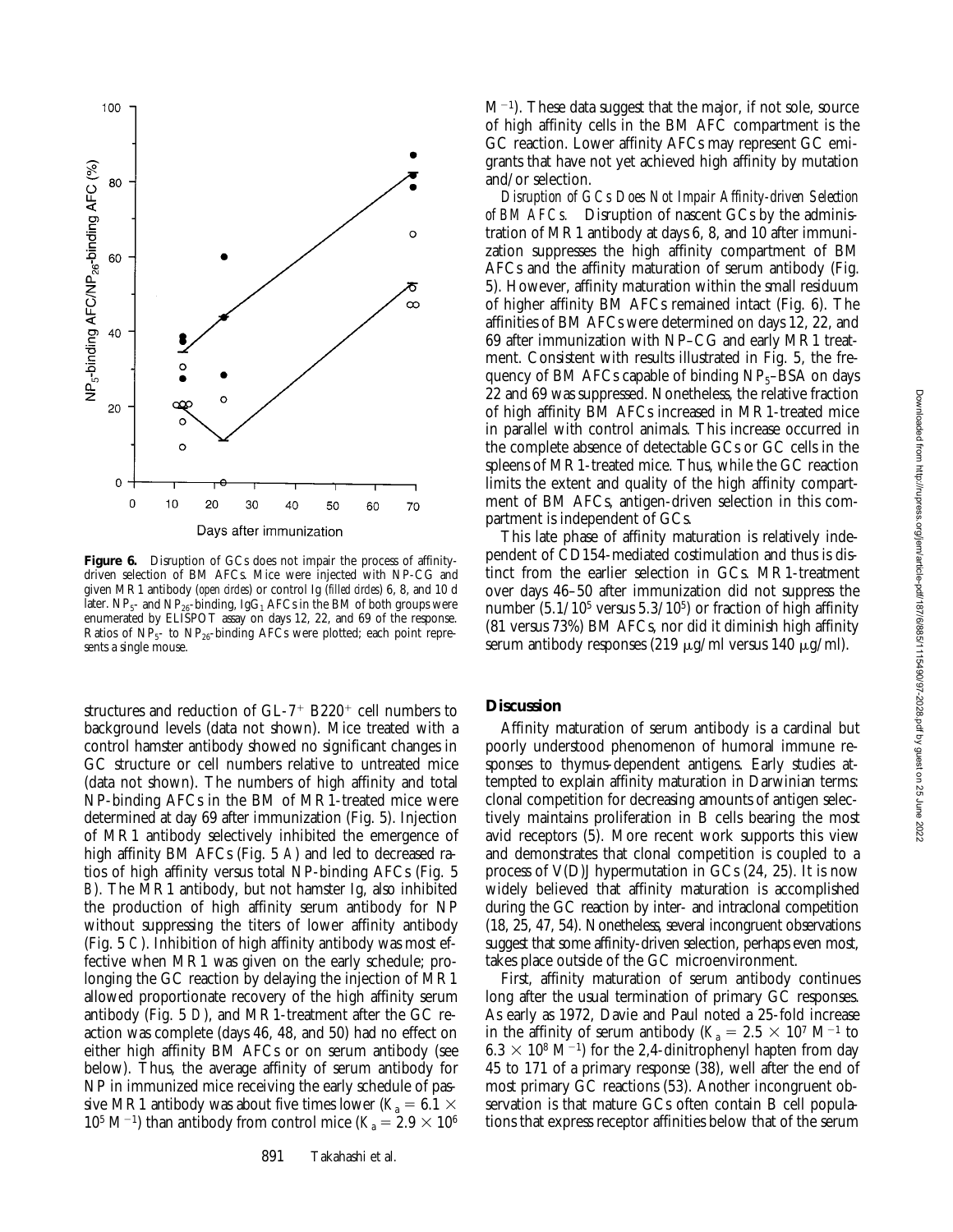antibody (55).2 Splenic GCs support oligoclonal lymphocyte populations that show no evidence for significant B cell trafficking between GCs and thus no homogenization of selected populations (17). Although B cells in the same GC bear receptors with similar affinities, GCs in the same spleen can hold B cell populations with hapten-specific affinities that differ by 100-fold (55 and Shimoda, M., J. Dal Porto, and G. Kelsoe, unpublished observations). Finally, limited affinity maturation has been observed in lymphotoxin- $\alpha$ –deficient mice (37). Such mice are unable to form splenic GCs in response to noninflammatory antigens.

To determine the extent and role of post-GC selection in affinity maturation, we measured the affinity of haptenspecific AFCs and serum antibody over a period of 4 mo (119 d) after primary immunization with NP–CG. Increased numbers of BM AFCs were correlated with persistent titers of serum antibody (Fig. 1) and both AFCs (Fig. 3) and antibody (Fig. 4) exhibited coordinated increases in affinity for the NP hapten. This affinity maturation took place over the entire period of study, even after the end of the GC response in the spleen (Fig. 2).

The clonal selection responsible for increased affinity of serum antibody and BM AFCs in the post-GC phase was reflected in the somatic genetics of the BM AFC population (Table 2). In concert with late affinity maturation, cells bearing VDJ rearrangements characteristic of high affinity anti-NP antibody, e.g., using the  $V_HV186.2$  and DFL16.1 gene segments and the YYGS motif in CDR3 (42, 48), accumulated in the BM AFC compartment. From day 46 to 119 of the response, the distribution of replacement mutations shifted dramatically from CDR2 to CDR1, without substantial increases in mutation frequencies. These changes in the BM AFC population are best explained by interclonal competition and selection after the GC reaction has ended. This sequence analysis (Table 2) also suggests that the GC reaction is the major, if not sole, source of  $V_H$  mutations present in BM AFCs. The rate of accumulation for  $V_H$  mutations in BM AFCs was greatest during the active GC reaction and the maximum frequency of mutations achieved in the BM AFC population, 4.6 per  $V_H$  gene segment, did not differ dramatically from that present in splenic GC B cells (3.8 per  $V_H$  gene segment) recovered by fluorescenceactivated cell sorting at day 16 of the response (56). Late affinity maturation acts upon the genetic diversity generated early in the response; BM AFCs, perhaps even those that are unmutated, appear to be derived from GC B cells.

This notion is supported by our use of the MR1 antibody to define a cell compartment responsible for the generation of high affinity BM AFCs and serum antibody (Fig. 5). Administration of this CD154-specific antibody after day 6 of the response to NP–CG has no effect on early primary antibody titers (52), the generation of T cell help (57), or T cell memory as determined by in vitro recall response (data not shown). However, the MR1 antibody does abrogate the GC reaction within hours of its injection (52) without the induction of significant apoptosis in B cells (30, 58). The MR1-treatment used in this study completely eliminated all splenic GCs as determined by histology and the enumeration of  $GL-7$ <sup>+</sup> B220<sup>+</sup> splenocytes (data not shown); continuing surveys found no evidence for the re-formation of GCs. Administration of MR1 antibody after the end of the GC reaction had no discernable effect on NP-specific BM AFCs or serum antibody level (data not shown). Thus, the progenitors of high affinity BM AFCs and GC B cells share sensitivity to suppression by the MR1 antibody during the second and third weeks of the response.

Despite the complete loss of GCs and splenic B cells bearing the GC phenotype, affinity maturation was present in all mice treated with MR1 antibody. Indeed, although disruption of CD40–CD154 interactions lowered the frequency of high affinity BM AFCs and suppressed the average affinity of serum antibody, antigen-driven selection was equally efficient in MR1-treated and control mice (Fig. 6). Even the administration of MR1 antibody during the late phase (days 46–50) of the primary response did not suppress affinity maturation in the BM AFC compartment. These results demonstrate that clonal selection among BM AFCs is independent of the GC microenvironment and resistant to blockade of CD154-mediated costimulation.

In contrast to a similar study by Smith et al. (35), we did not observe an early plateau in the affinity of BM AFC. Nor did we observe preferential, early recruitment of AFCs carrying the affinity-enhancing W→L mutation at position 33 of the V186.2  $V_H$  gene segment (35, 49); instead, a maximum of only one-fourth of  $V_HV186.2$  rearrangements recovered from BM AFCs carried this exchange at days 46 and 119 after immunization (Table 2). These contradictions may be due to very different experimental approaches for the isolation of NP-binding B cells. Smith et al. determined the affinity and somatic genetics of BM AFCs only after antigen-based selection using a fluorescent NP-hapten (35), a process that may have biased the selected population for high affinity. Biased selection might be heightened in BM AFC populations, since surface Ig expression by these cells is low (23). Instead, we enriched NP-binding BM AFCs based on their expression of  $\lambda$ 1 and CD138. Subsequently, cloned cDNAs were sequenced without further selection, such as colony hybridizations to detect CDR3 sequences typical of primary NP-specific B cells (49). Thus, although our selection criteria limited our study to  $\lambda$ 1<sup>+</sup> cells and rearrangements of the V3 and V186.2  $V_H$  subfamilies, antibody affinity and CDR3 diversity were unconstrained.

One might argue against the specificity of BM AFCs collected with regard to only  $\lambda$ 1 and CD138 expression. However, we believe that the fraction of VDJ rearrangements amplified from nonspecific B cells was negligible, since nearly one-half of the selected cells secreted NPbinding  $IgG_1$  antibody and the majority of amplified VDJ rearrangements contained the V186.2 gene segment despite the ability of our PCR primers to amplify many other related  $V_H$  gene segments (47, 49). Furthermore, we did not detect  $\lambda$ 1<sup>+</sup> CD138<sup>+</sup> cells in BM after depletion of IgM<sup>+</sup> Mac-I<sup>+</sup> Gr-I<sup>+</sup> Thy1.2<sup>+</sup> cells from 8-20-wk-old naive mice (data not shown). Thus, we propose that the relatively low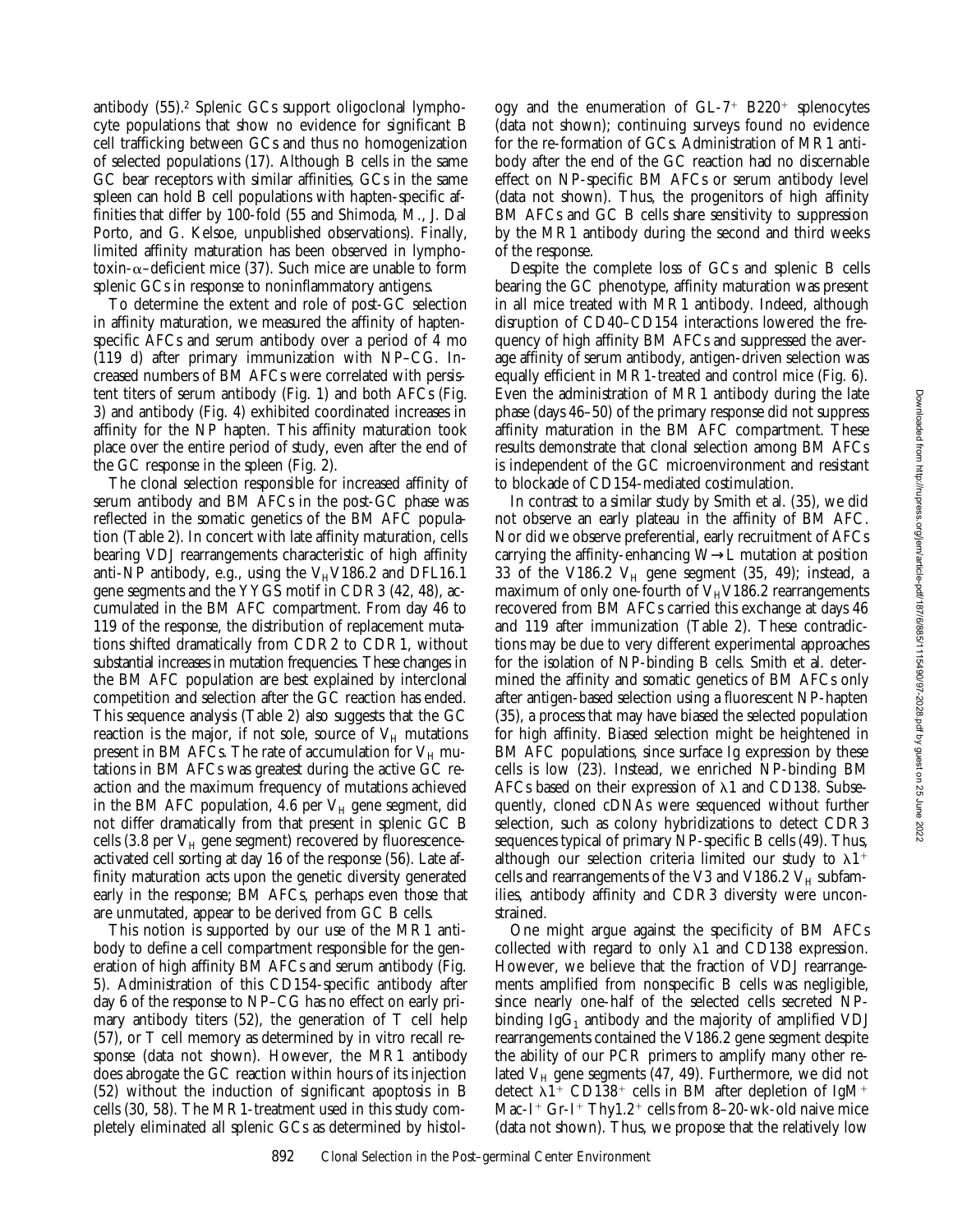frequency of the W→L mutation in our study does not reflect contamination by large numbers of nonspecific B cells but represents the true pattern of clonal selection in vivo without the confounding effects of artifactual enrichment.

In the primary response to NP–CG, affinity maturation of the serum antibody develops in two stages of clonal selection within and outside GCs. While GCs are present, antigen-driven selection progressed rapidly but could be halted by interrupting CD40–CD154 interactions with injections of the MR1 antibody. However, even after the GC reaction waned, affinity maturation and clonal selection continued, independent of GC structure and inhibition by MR1. Thus, the primary role for GCs in the affinity maturation of serum antibody seems to be the generation of high affinity variants by V(D)J hypermutation; afterwards, antigen-driven interclonal selection can occur outside of the GC microenvironment. Long-term clonal selection in the post-GC environment offers the opportunity to continue to improve the antigen-selected repertoire by allowing direct competition between the progeny of both high and lower affinity GC B cells. This process does not seem to take place between the isolated B cell populations present in different GCs, even when those populations are separated by only 20–50  $\mu$ m (16).

The important question of where and how clonal selection takes place in the post-GC environment remains unanswered. The maintenance of memory B cells is thought to be dependent on the presence of persistent antigen (59) and  $\sim$ 10% of memory B cells are still in cell cycle at day 140 after primary immunization (60). These observations suggest that memory B cells are frequently restimulated by antigen held on follicular dendritic cells (11–13). One possible mechanism for continued selection might be competition among memory B cells for restimulation with persistent antigen. In support of this idea, it has been suggested that BM AFCs are generated by the migration of restimulated memory B cells from the spleen after secondary challenge (33, 61). In humans, B cells with memory phenotype have been shown to accumulate in BM with age, presumably as a consequence of a lifetime's exposure to antigens (62). If this were the case in mice, clonal selection in the BM AFCs might represent the transition of selected, memory cells into AFCs (20, 34, 61).

However, we do not believe that restimulation of memory cells accounts for affinity maturation late in the primary response. Recent labeling studies (23) demonstrate that the BM AFC compartment is not sustained by the proliferation of (memory) B lymphocytes but represents an independent, long-lived population. Furthermore, BM AFC numbers, affinity, and antibody production are not diminished by administration of the MR1 antibody after the primary GC reaction is complete. In contrast, secondary B cell responses are highly dependent on CD154-mediated costimulation as they are dramatically suppressed by MR1 antibody (57). Indeed, BM AFCs may directly compete for activation by antigen; unlike the early AFCs present in the spleen, BM AFCs express mIg and exhibit low levels of proliferation (23). However, the question still remains as to where the antigen depot required for this competitive stimulation might be located.

Although many studies have focused on memory B cells to examine the protective role of humoral immune responses, the AFCs in the BM compartment have been relatively neglected despite their significant contribution to the maintenance and quality of serum antibody (1, 20, 23, 35, 61). Recent accumulating data suggest that BM AFCs are a unique population distinct from the terminally differentiated AFCs present in secondary lymphoid tissues. Further studies are required to determine the contribution of these cells to protective immunity and to understand the biology of their selection and longevity.

This work was supported by in part by U.S. Public Health Service grants AI-24335, AG-10207, and AG-13789. Y. Takahashi is the recipient of a research fellowship from the Japan Society for the Promotion of Science for Young Scientists and G. Kelsoe received funds from the Jeanne M. and Joseph P. Sullivan Foundation and The Santa Fe Institute.

Address correspondence to Garnett Kelsoe, University of Maryland School of Medicine, 655 W. Baltimore St., Baltimore, MD 21201. Phone: 410-706-5927; Fax: 410-706-2129; E-mail: gkelsoe@umabnet.ab. umd.edu

*Received for publication 17 November 1997 and in revised form 9 January 1998.*

#### **References**

1. Ahmed, R., and D. Gray. 1996. Immunological memory and protective immunity: understanding their relation. *Science.* 272:54–60.

2. Simonsen, O., and K. Kjeldsen. 1984. Immunity against tetanus and effect of revaccination 25–30 years after primary vaccination. *Lancet.* 2:1240–1242.

We thank Dr. Toshitada Takemori and the members of his laboratory for their hospitality and support during the visit of Y. Takahashi.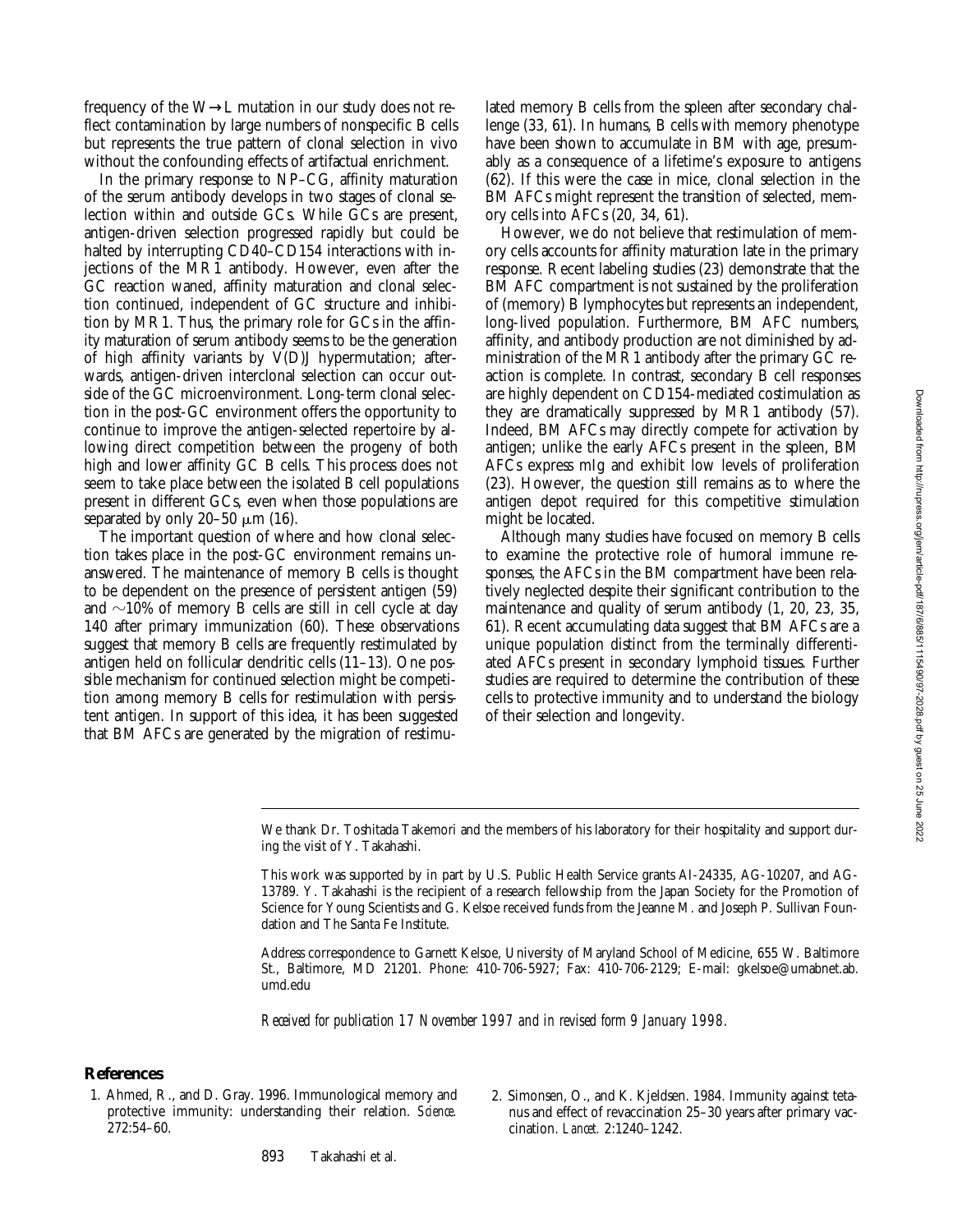Downloaded from http://rupress.org/jem/article-pdf/187/6/885/1115490/97-2028.pdf by guest on 25 June 2022 Downloaded from http://rupress.org/jem/article-pdf/187/6/885/1115490/97-2028.pdf by guest on 25 June 2022

- 3. Cohen, D., M.S. Green, E. Katzenelson, R. Slepon, H. Bercovier, and M. Wiener. 1994. Long-term persistence of antidiphtheria toxin antibodies among adults in Israel. Implications for vaccine policy. *Eur. J. Epidemiol.* 10:267–270.
- 4. Eisen, H.N., and G.W. Siskind. 1964. Variations in affinities of antibodies during the immune response. *Biochemistry.* 3: 996–1008.
- 5. Siskind, G.W., and B. Benacerraf. 1969. Cell selection by antigen in the immune response. *Adv. Immunol.* 10:1–50.
- 6. Griffiths, G.M., C. Berek, M. Kaartinen, and C. Milstein. 1984. Somatic mutation and the maturation of the immune response. *Nature.* 312:271–275.
- 7. French, D.L., R. Laskov, and M.D. Scharff. 1989. The role of somatic hypermutation in the generation of antibody diversity. *Science.* 244:1152–1157.
- 8. Berek, C., G.M. Griffiths, and C. Milstein. 1985. Molecular events during maturation of the immune response to oxazolone. *Nature.* 316:412–418.
- 9. Cumano, A., and K. Rajewsky. 1986. Clonal recruitment and somatic mutation in the generation of immunological memory to the hapten NP. *EMBO (Eur. Mol. Biol. Organ.) J.* 5:2459–2468.
- 10. Foote, J., and C. Milstein. 1991. Kinetic maturation of an immune response. *Nature.* 352:530–532.
- 11. Nossal, G.J.V., G.L. Ada, and C.M. Austin. 1964. Antigens in immunity. IV. Cellular localization of 125I and 131I-labelled flagella in lymph nodes. *Aust. J. Exp. Biol. Med. Sci.* 42:311– 330.
- 12. Tew, J.G., and T.E. Mandel. 1979. Prolonged antigen halflife in the lymphoid follicules of specifically immunized mice. *Immunology*. 37:69–76.
- 13. Mandel, T.E., T.E.R. Phipps, A. Abbot, and J.G. Tew. 1980. The follicular dendritic cell: long term antigen retention during immunity. *Immunol. Rev.* 53:29–59.
- 14. Gray, D. 1988. Recruitment of virgin B cells into an immune response is restricted to activation outside of lymphoid follicles. *Immunology.* 65:73–79.
- 15. Vonderheide, R.H., and S.V. Hunt. 1990. Immigration of thoracic duct B lymphocytes into established GC in the rat. *Eur. J. Immunol.* 20:79–86.
- 16. Jacob, J., R. Kassir, and G. Kelsoe. 1991. In situ studies of the primary immune response to (4-hydroxy-3-nitrophenyl)acetyl. I. The architecture and dynamics of responding cell populations. *J. Exp. Med.* 173:1165–1175.
- 17. Jacob, J., and G. Kelsoe. 1992. In situ studies of the primary immune response to (4-hydroxy-3-nitrophenyl)acetyl. II. A common clonal origin for PALS-associated foci and germinal centers. *J. Exp. Med.* 176:679–687.
- 18. McHeyzer-Williams, M.G., M.J. McLean, P.A. Lalor, and G.J.V. Nossal. 1993. Antigen-driven B cell differentiation in vivo. *J. Exp. Med.* 178:295–307.
- 19. Smith, K.G.C., T.D. Hewitson, G.J.V. Nossal, and D.M. Tarlinton. 1996. The phenotype and fate of the antibodyforming cells of the splenic foci. *Eur. J. Immunol.* 26:444–448.
- 20. Benner, R., W. Hijmans, and J.J. Haaijman. 1981. The bone marrow: the major source of serum immunoglobulins, but still a neglected site of antibody formation. *Clin. Exp. Immunol.* 46:1–8.
- 21. Slifka, M.K., M. Matloubian, and R. Ahmed. 1995. Bone marrow is a major site of long-term antibody production after acute viral infection. *J. Virol.* 69:1895–1902.
- 22. Vieira, P., and K. Rajewsky. 1988. The half-lives of serum immunoglobulins in adult mice. *Eur. J. Immunol.* 18:313–316.
- 23. Manz, R.A., A. Thiel, and A. Radbruch. 1997. Lifetime of plasma cells in the bone marrow. *Nature.* 388:133–134.
- 24. Jacob, J., G. Kelsoe, K. Rajewsky, and U. Weiss. 1991. Intraclonal generation of antibody mutants in germinal centers. *Nature.* 354:389–392.
- 25. Berek, C., A. Berger, and M. Apel. 1991. Maturation of the immune response in germinal centers. *Cell*. 67:1121–1129.
- 26. MacLennan, I.C.M. 1994. Germinal centers. *Annu. Rev. Immunol.* 12:117–139.
- 27. Kelsoe, G. 1996. Life and death in germinal centers (redux). *Immunity.* 4:107–111.
- 28. Pulendran, B., G. Kannourakis, S. Nouri, K.G.C. Smith, and G.J.V. Nossal. 1995. Soluble antigen can cause enhanced apoptosis of germinal-centre B cells. *Nature.* 375:331–334.
- 29. Shokat, K.M., and C.C. Goodnow. 1995. Antigen-induced B-cell death and elimination during germinal-centre immune responses. *Nature*. 375:334–338.
- 30. Han, S., B. Zheng, J. Dal Porto, and G. Kelsoe. 1995. In situ studies of the primary immune response to (4-hydroxy-3 nitrophenyl)acetyl. IV. Affinity-dependent, antigen-driven B cell apoptosis in germinal centers as a mechanism for maintaining self-tolerance. *J. Exp. Med.* 182:1635–1644.
- 31. Zheng, B., S. Han, Q. Zhu, R. Goldsby, and G. Kelsoe. 1996. Alternative pathways for the selection of antigen-specific peripheral T cells. *Nature.* 384:263–266.
- 32. Han, S., B. Zheng, D.G. Schatz, E. Spanopoulou, and G. Kelsoe. 1996. Neoteny in lymphocytes: Rag-1 and Rag-2 expression in germinal center B cells. *Science*. 274:2092–2094.
- 33. Koch, G., D.G. Osmond, M.H. Julius, and R. Benner. 1981. The mechanism of thymus-dependent antibody formation in bone marrow. *J. Immunol.* 126:1447–1451.
- 34. Dilosa, R.M., K. Maeda, A. Masuda, A. Szakal, and J.G. Tew. 1991. Germinal center B cells and antibody production in the bone marrow. *J. Immunol.* 146:4071–4077.
- 35. Smith, K.G.C., A. Light, G.J.V. Nossal, and D.M. Tarlinton. 1997. The extent of affinity maturation differs between the memory and antibody-forming cell compartments in the primary immune response. *EMBO (Eur. Mol. Biol. Organ.) J.* 16: 2996–3006.
- 36. Schroder, A.E., A. Greiner, C. Seyfert, and C. Berek. 1996. Differentiation of B cells in the nonlymphoid tissue of the synovial membrane of patients with rheumatoid arthritis. *Proc. Natl. Acad. Sci. USA*. 93:221–225.
- 37. Matsumoto, M., S.F. Lo, C.J.L. Carruthers, J. Min, S. Mariathasan, G. Huang, D.R. Plas, S.M. Martin, R.S. Geha, M.H. Nahm, and D.D. Chaplin. 1996. Affinity maturation without germinal centres in lymphotoxin-a–deficient mice. *Nature.* 382:462–466.
- 38. Davie, J.M., and W.E. Paul. 1972. Receptors on immunocompetent cells. V. Cellular correlates of the "Maturation" of the immune response. *J. Exp. Med.* 135:660–674.
- 39. Jack, R.S., T. Imanishi-Kari, and K. Rajewsky. 1977. Idiotypic analysis of the response of C57BL/6 mice to the (4-hydroxy-3-nitrophenyl)acetyl group. *Eur. J. Immunol.* 8:559–565.
- 40. Makela, O., and K. Karjalainen. 1977. Inherited immunoglobulin idiotypes of the mouse. *Immunol. Rev.* 34:119–138.
- 41. Bothwell, A.L.M., M. Paskind, M. Reth, T. Imanishi-Kari, K. Rajewsky, and D. Baltimore. 1981. Heavy chain variable region contribution to the NP<sup>b</sup> family of antibodies: somatic mutation evident in a  $\gamma$ 2a variable region. *Cell.* 24:625–637.
- 42. Cumano, A., and K. Rajewsky. 1985. Structure of primary anti-(4-hydroxy-3-nitrophenyl)acetyl (NP) antibodies in normal and idiotypically suppressed C57BL/6 mice. *Eur. J. Immu-*